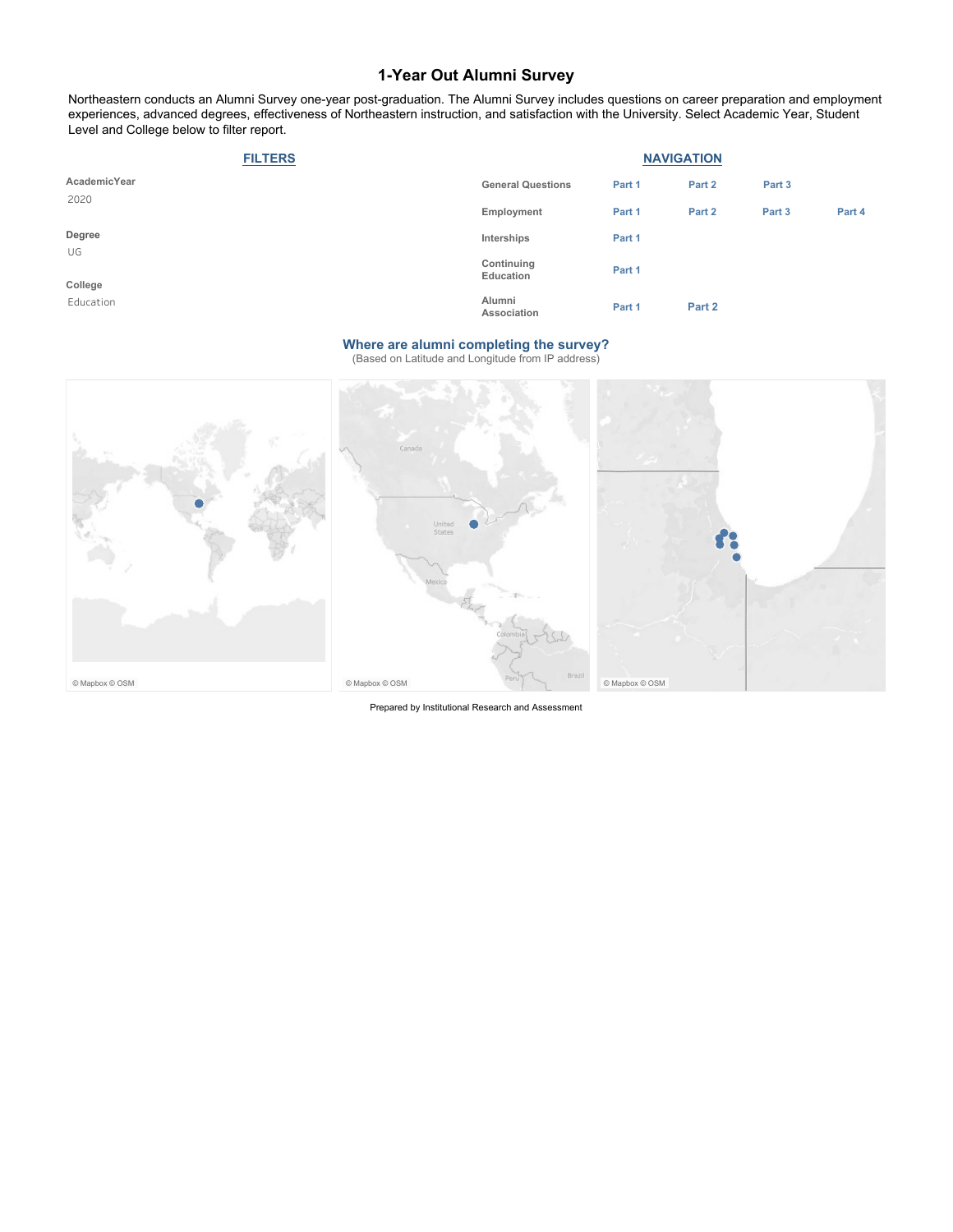Academic Year: 2020; Degree: UG; College: Education

| <b>Education ONLY</b>                                                 | <b>Education EXCLUDED</b> |  |  |  |  |  |
|-----------------------------------------------------------------------|---------------------------|--|--|--|--|--|
|                                                                       | <b>General Questions</b>  |  |  |  |  |  |
| What are you primarily doing after graduation?                        |                           |  |  |  |  |  |
| Employed full-time (30+ hours/week)                                   | 5(45.5%)                  |  |  |  |  |  |
| Seeking employment/internship                                         | 3(27.3%)                  |  |  |  |  |  |
| Continuing education (graduate, professional, or certificate program) | $1(9.1\%)$                |  |  |  |  |  |
| Not seeking employment/not continuing education at this time          | $1(9.1\%)$                |  |  |  |  |  |
| Other                                                                 | $1(9.1\%)$                |  |  |  |  |  |
|                                                                       |                           |  |  |  |  |  |
|                                                                       |                           |  |  |  |  |  |
|                                                                       |                           |  |  |  |  |  |
| Continuing education (graduate, professional, or certificate program) | 53 (36.6%)                |  |  |  |  |  |
| Employed full-time (30+ hours/week)                                   | 53 (36.6%)                |  |  |  |  |  |
| Seeking employment/internship                                         | 20 (13.8%)                |  |  |  |  |  |
| Employed part-time (less than 30 hours/week)                          | 13 (9.0%)                 |  |  |  |  |  |
| Not seeking employment/not continuing education at this time          | $3(2.1\%)$                |  |  |  |  |  |
| Other                                                                 | $2(1.4\%)$                |  |  |  |  |  |
| Participating in a volunteer program (e.g., Peace Corps, AmeriCorps)  | 1(0.7%)                   |  |  |  |  |  |
|                                                                       |                           |  |  |  |  |  |

### **How likely are you to recommend NEIU to another student?**

| Very likely       | 6(54.5%)   |
|-------------------|------------|
| Somewhat likely   | $1(9.1\%)$ |
| Somewhat unlikely | $1(9.1\%)$ |
| No response       | 3(27.3%)   |

| Very likely       | 101 (69.7%) |
|-------------------|-------------|
| Somewhat likely   | 23 (15.9%)  |
| Neutral           | $9(6.2\%)$  |
| Somewhat unlikely | $6(4.1\%)$  |
| No response       | $6(4.1\%)$  |

Average rating, on a 5-point scale 4.5

### **How satisfied are you with your experience at NEIU overall?**

| Very satisfied        |            |
|-----------------------|------------|
| Slightly dissatisfied | $1(9.1\%)$ |
| No response           | 3(27.3%)   |

| Very satisfied                     |            | $90(62.1\%)$ |
|------------------------------------|------------|--------------|
| Slightly satisfied                 | 34 (23.4%) |              |
| Neither satisfied nor dissatisfied | $8(5.5\%)$ |              |
| Slightly dissatisfied              | $5(3.4\%)$ |              |
| Not at all satisfied               | $2(1.4\%)$ |              |
| No response                        | $6(4.1\%)$ |              |

Average rating, on a 5-point scale 4.6 Average rating, on a 5-point scale 4.5

Average rating, on a 5-point scale 4.6

7 (63.6%)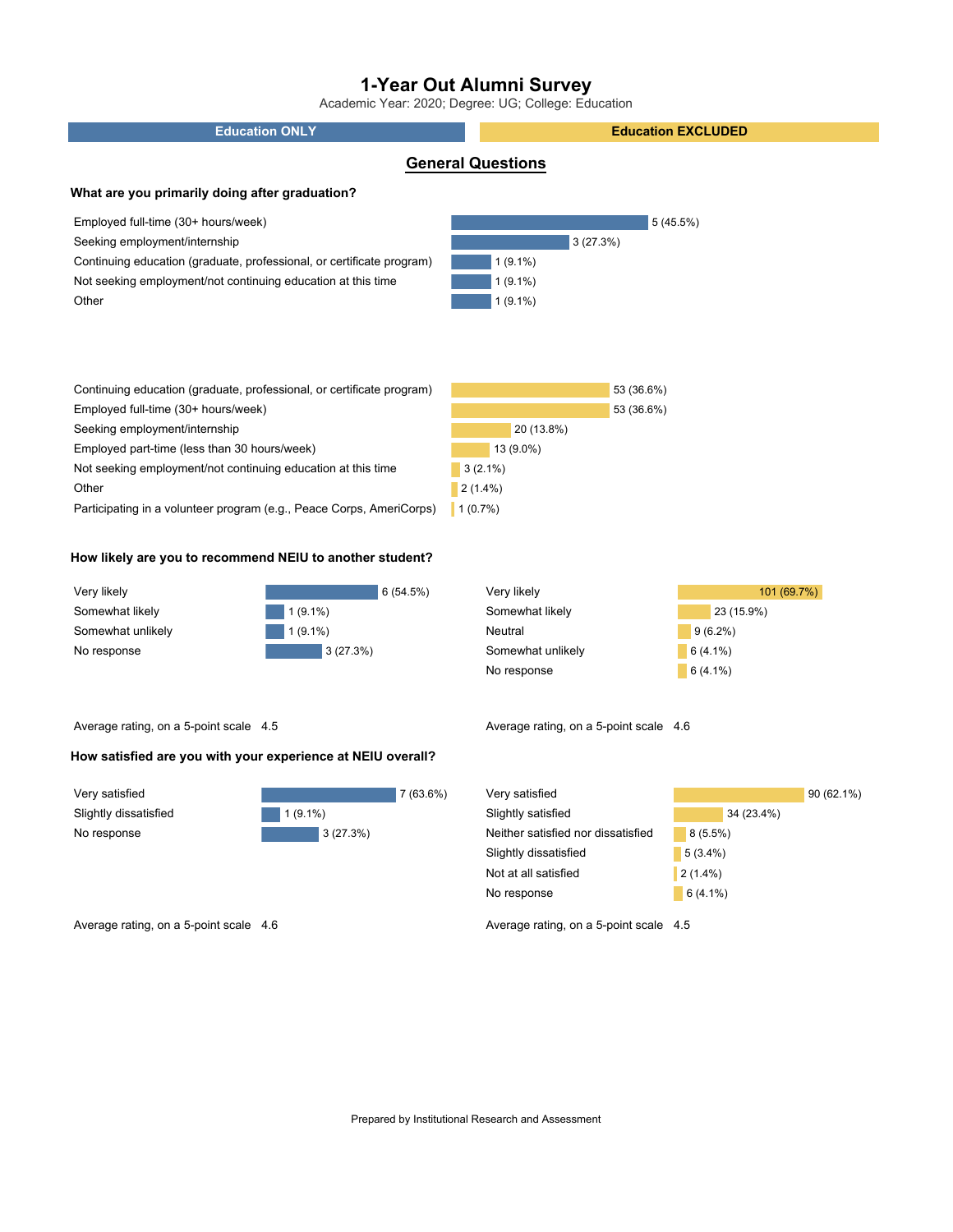Academic Year: 2020; Degree: UG; College: Education

## **General Questions Con't**



Average rating, on a 5-point scale 3.0

Average rating, on a 5-point scale 3.2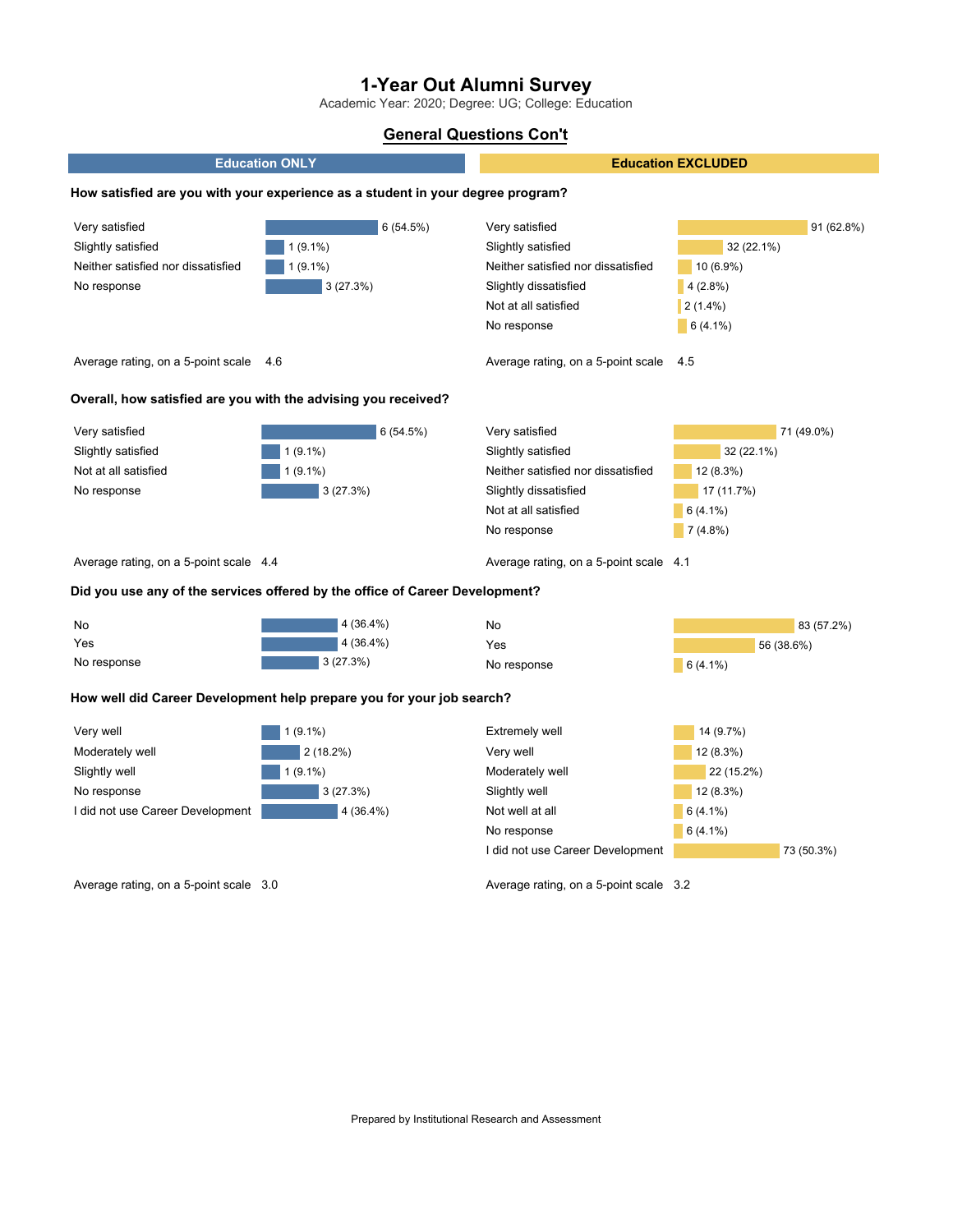Academic Year: 2020; Degree: UG; College: Education

## **General Questions Con't**



## **Employment Questions**

### **Alumni who are primarily employeed after graduation (headcount and percent of total respondents):**

| Employed full-time (30+ hours/week)                                   |            |          | 5(45.5%) |
|-----------------------------------------------------------------------|------------|----------|----------|
| Seeking employment/internship                                         |            | 3(27.3%) |          |
| Continuing education (graduate, professional, or certificate program) | $1(9.1\%)$ |          |          |
| Not seeking employment/not continuing education at this time          | $1(9.1\%)$ |          |          |
| Other                                                                 | $1(9.1\%)$ |          |          |

| Continuing education (graduate, professional, or certificate program) |            | 53 (36.6%) |
|-----------------------------------------------------------------------|------------|------------|
| Employed full-time (30+ hours/week)                                   |            | 53 (36.6%) |
| Seeking employment/internship                                         | 20 (13.8%) |            |
| Employed part-time (less than 30 hours/week)                          | 13 (9.0%)  |            |
| Not seeking employment/not continuing education at this time          | $3(2.1\%)$ |            |
| Other                                                                 | $2(1.4\%)$ |            |
| Participating in a volunteer program (e.g., Peace Corps, AmeriCorps)  | 1(0.7%)    |            |

### Note: Headcounts & percentages below are Alumni who are primarily employeed after graduation with further notation when needed

#### **Are you self-employed?**

| No, I am not self-employed. | $5(100.0\%)$ | Yes, I am self-employed.    | 3(4.5%) |            |
|-----------------------------|--------------|-----------------------------|---------|------------|
|                             |              | No, I am not self-employed. |         | 62 (93.9%) |
|                             |              | No response                 | 1(1.5%) |            |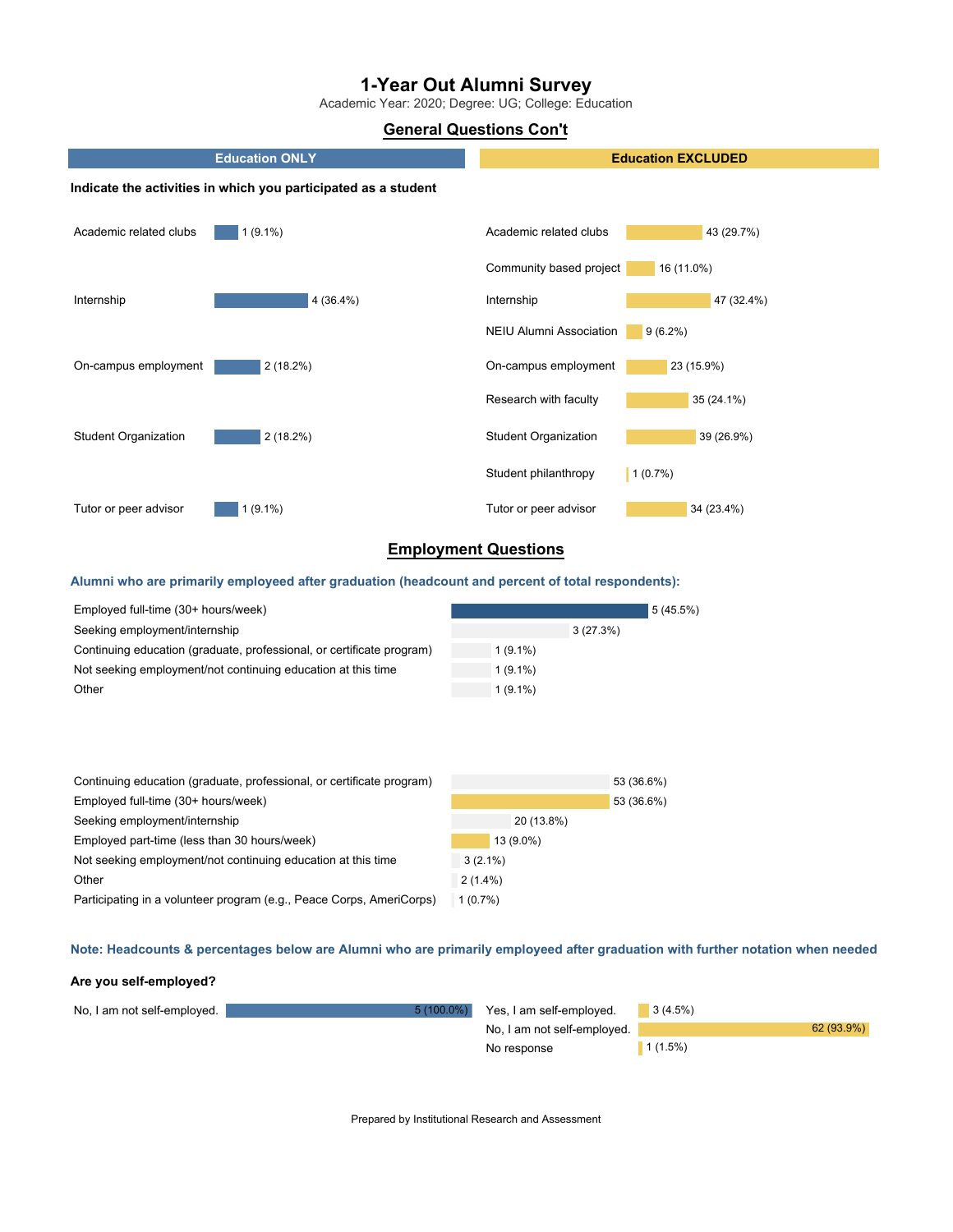Academic Year: 2020; Degree: UG; College: Education

### **Employment Questions Con't**

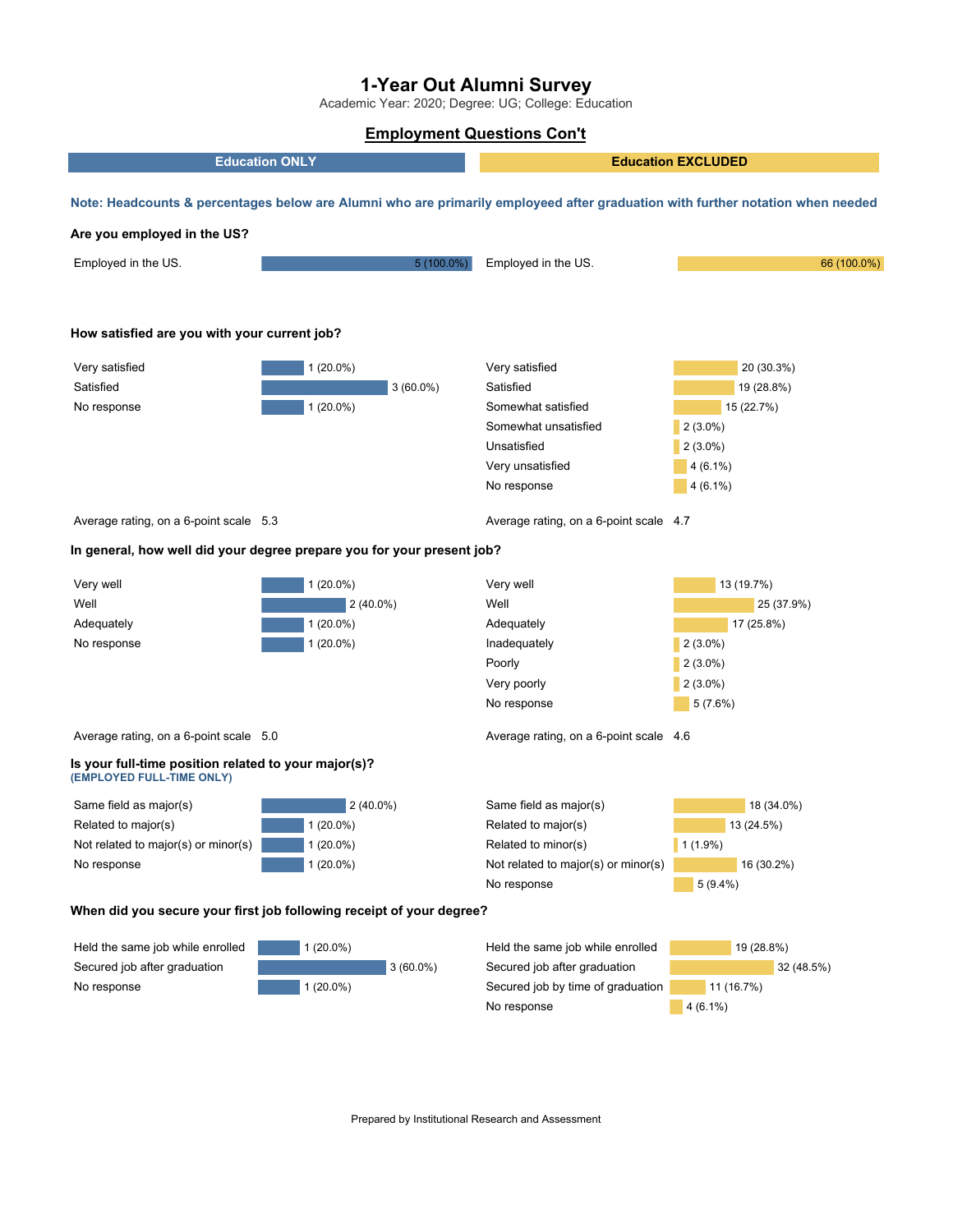Academic Year: 2020; Degree: UG; College: Education

## **Employment Questions Con't**



#### **How are you paid for this position?**

| Annual salary (e.g., \$45,000/year) |             | $2(40.0\%)$ |
|-------------------------------------|-------------|-------------|
| Hourly wage (e.g., \$15/hour)       | $1(20.0\%)$ |             |
| Other                               | $1(20.0\%)$ |             |
| No response                         | $1(20.0\%)$ |             |

#### **Please select your annual salary range from the following: (PAID ANNUAL SALARY ONLY)**

| \$55,000 - \$59,999 | $1(50.0\%)$ |
|---------------------|-------------|
| $$30,000 - $34,999$ | $1(50.0\%)$ |

| Annual salary (e.g., \$45,000/year) |             | 18 (27.3%) |            |
|-------------------------------------|-------------|------------|------------|
| Hourly wage (e.g., \$15/hour)       |             |            | 35 (53.0%) |
| Other                               | $8(12.1\%)$ |            |            |
| No response                         | 5(7.6%)     |            |            |
|                                     |             |            |            |
|                                     |             |            |            |
|                                     |             |            |            |
| \$95,000 - \$99,999                 | $1(5.6\%)$  |            |            |
| \$70,000 - \$74,999                 | $2(11.1\%)$ |            |            |
| \$65,000 - \$69,999                 | $2(11.1\%)$ |            |            |
| \$60,000 - \$64,999                 | $2(11.1\%)$ |            |            |
| \$55,000 - \$59,999                 | $1(5.6\%)$  |            |            |
| \$45,000 - \$49,999                 |             | 3(16.7%)   |            |
| \$40,000 - \$44,999                 |             | 3(16.7%)   |            |
| \$35,000 - \$39,999                 |             | 3(16.7%)   |            |
| \$30,000 - \$34,999                 | $1(5.6\%)$  |            |            |
|                                     |             |            |            |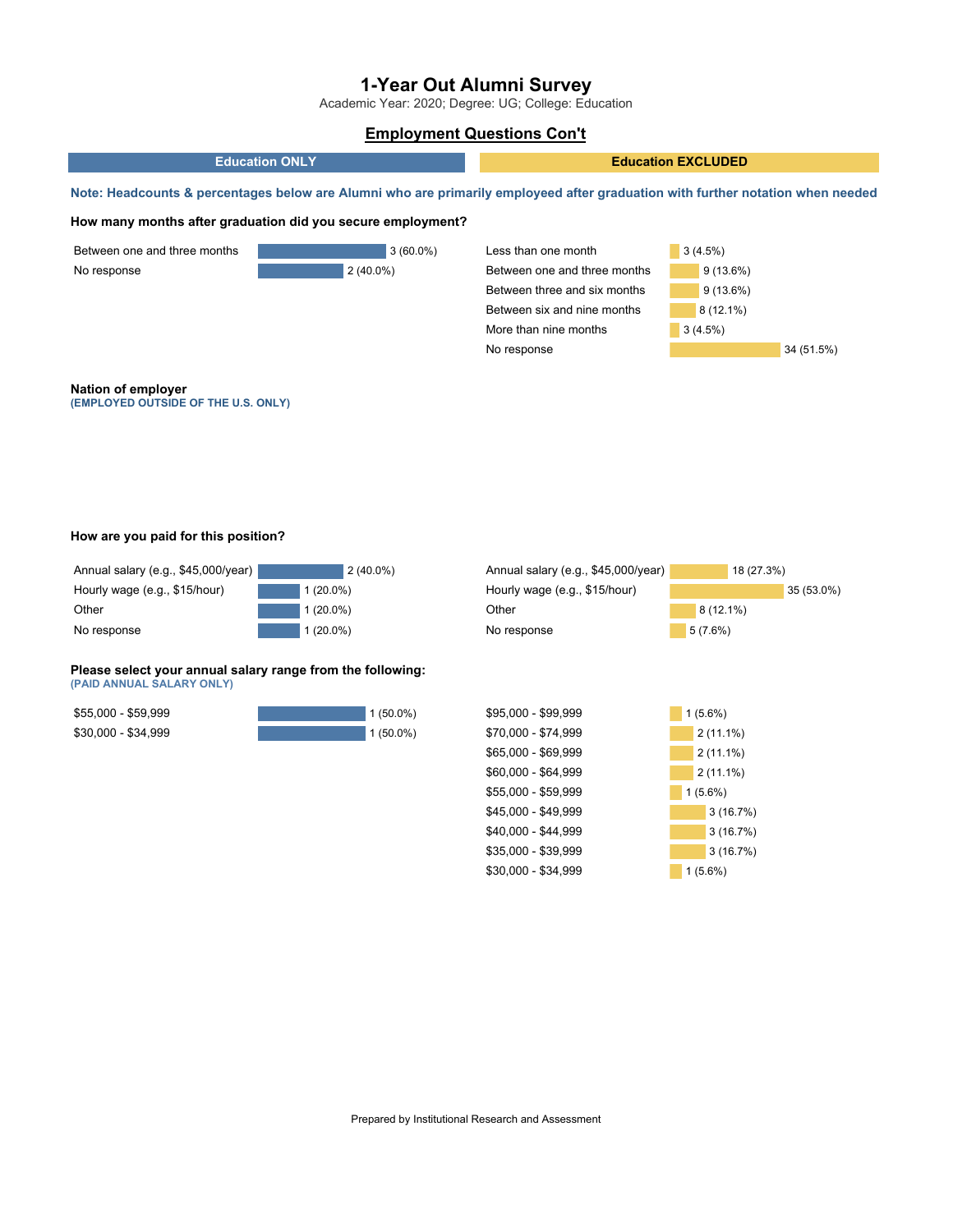Academic Year: 2020; Degree: UG; College: Education

## **Employment Questions Con't**

| <b>Education ONLY</b> | <b>Education EXCLUDED</b> |
|-----------------------|---------------------------|
|                       |                           |

Note: Headcounts & percentages below are Alumni who are primarily employeed after graduation with further notation when needed

#### **Please select your hourly wage from the following ranges: (PAID HOURLY SALARY ONLY)**

| \$25.00 - \$29.99 | $1(100.0\%)$ | No response       | $1(2.9\%)$ |
|-------------------|--------------|-------------------|------------|
|                   |              | \$10.00 - \$14.99 | 12 (34.3%) |
|                   |              | $$15.00 - $19.99$ | 17 (48.6%) |
|                   |              | \$20.00 - \$24.99 | 3(8.6%)    |
|                   |              | $$30.00 - $34.99$ | 1(2.9%)    |
|                   |              | \$35.00 or more   | 1(2.9%)    |
|                   |              |                   |            |

#### **Please select the sector in which you are employed from the following:**

| <b>Education/Teaching Postsecondary</b> |
|-----------------------------------------|
| Education/Teaching Pre K - 12           |
| Food and Beverage                       |
| No response                             |



| Accounting                                | 3(4.5%)     |
|-------------------------------------------|-------------|
| Arts Performing/Creative                  | $1(1.5\%)$  |
| Banking (Commercial)                      | 1(1.5%)     |
| Biotechnology and Pharmaceuticals         | $1(1.5\%)$  |
| <b>Business Administration/Management</b> | $1(1.5\%)$  |
| Computer Science/Programming              | $4(6.1\%)$  |
| Data Analytics                            | 1(1.5%)     |
| Education Administration                  | 1(1.5%)     |
| Education/Teaching Pre K - 12             | $8(12.1\%)$ |
| Financial Services                        | $1(1.5\%)$  |
| Government                                | $4(6.1\%)$  |
| Healthcare Services & Hospitals           | $6(9.1\%)$  |
| Insurance                                 | 1(1.5%)     |
| Other                                     | 5(7.6%)     |
| <b>Real Estate</b>                        | 3(4.5%)     |
| Research/Development/Science              | $1(1.5\%)$  |
| Retail                                    | $8(12.1\%)$ |
| Social Services                           | 10 (15.2%)  |
| Sports/Recreation                         | $1(1.5\%)$  |
| Wholesale Trade                           | 1(1.5%)     |
| No response                               | $4(6.1\%)$  |
|                                           |             |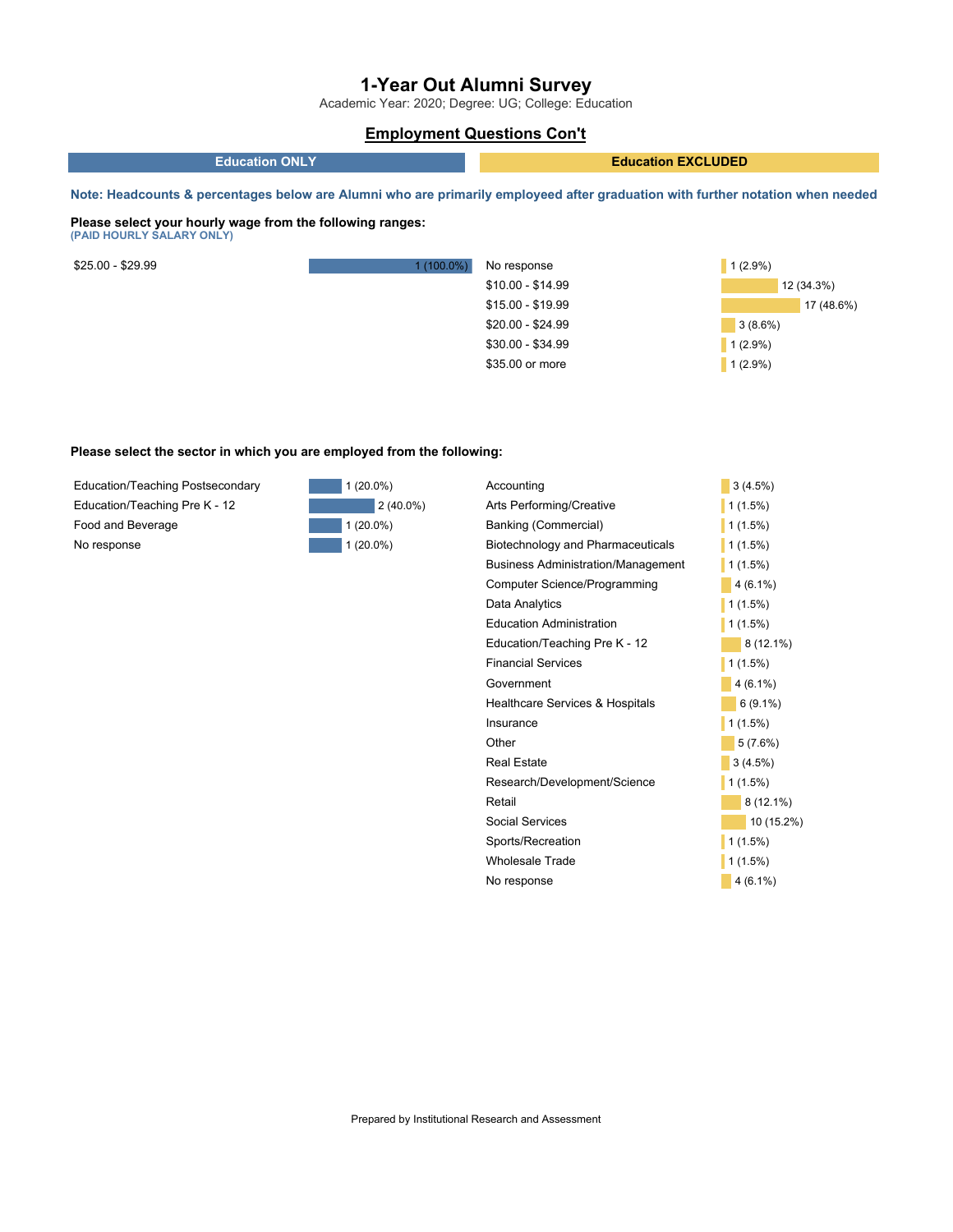Academic Year: 2020; Degree: UG; College: Education

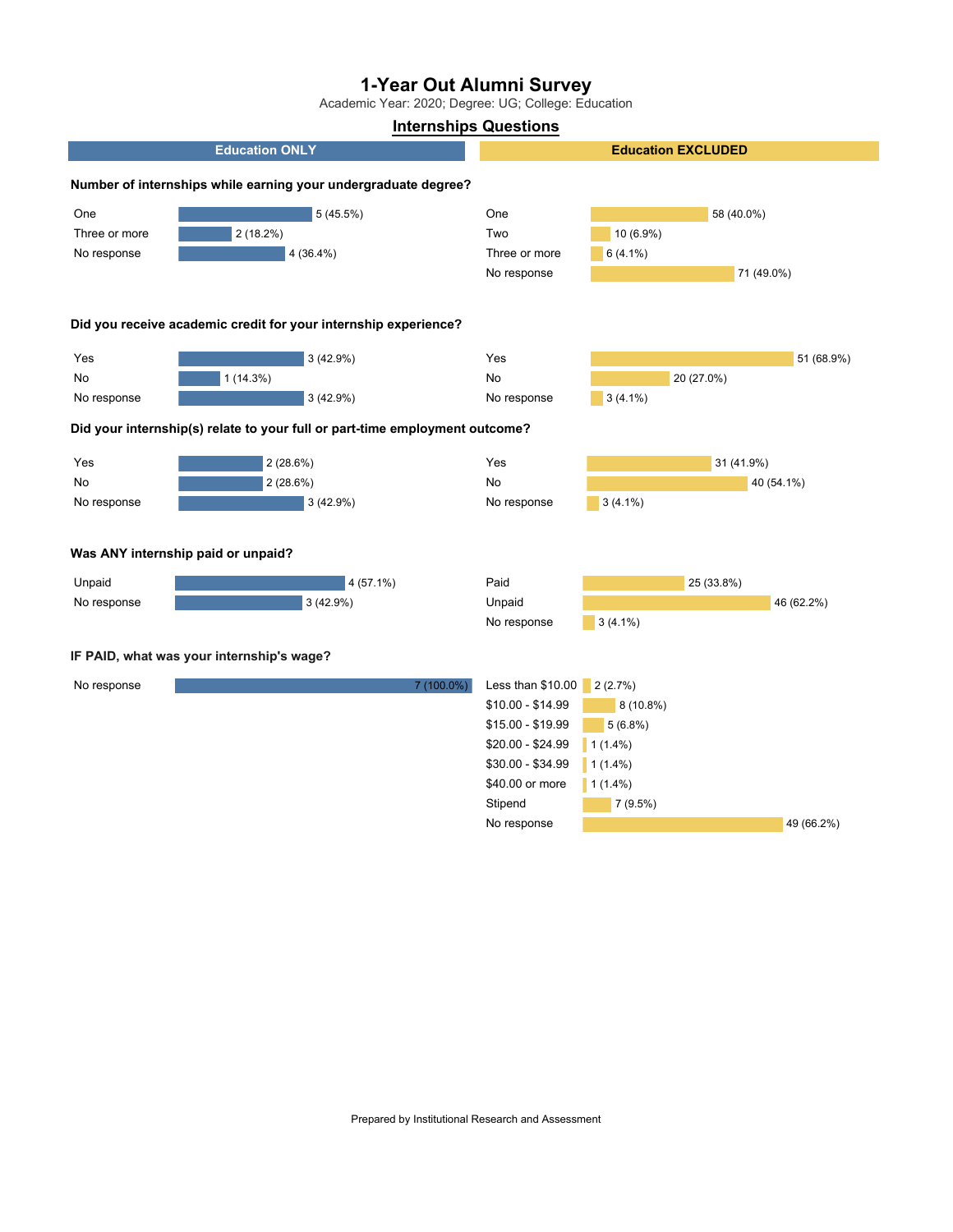Academic Year: 2020; Degree: UG; College: Education

## **Continuing Education Questions**

#### **Alumni who are continuing education after graduation (headcount and percent of total respondents):**

| Employed full-time (30+ hours/week)<br>Seeking employment/internship<br>Continuing education (graduate, professional, or certificate program)<br>Not seeking employment/not continuing education at this time | $1(9.1\%)$<br>$1(9.1\%)$ | 5(45.5%)<br>3(27.3%) |
|---------------------------------------------------------------------------------------------------------------------------------------------------------------------------------------------------------------|--------------------------|----------------------|
| Other                                                                                                                                                                                                         | $1(9.1\%)$               |                      |
|                                                                                                                                                                                                               |                          |                      |
|                                                                                                                                                                                                               |                          |                      |
| Continuing education (graduate, professional, or certificate program)                                                                                                                                         |                          | 53 (36.6%)           |
| Employed full-time (30+ hours/week)                                                                                                                                                                           |                          | 53 (36.6%)           |
| Seeking employment/internship                                                                                                                                                                                 | 20 (13.8%)               |                      |
| Employed part-time (less than 30 hours/week)                                                                                                                                                                  | 13 (9.0%)                |                      |
| Not seeking employment/not continuing education at this time                                                                                                                                                  | $3(2.1\%)$               |                      |
| Other                                                                                                                                                                                                         | $2(1.4\%)$               |                      |
| Participating in a volunteer program (e.g., Peace Corps, AmeriCorps)                                                                                                                                          | 1(0.7%)                  |                      |

#### **Education ONLY**

#### **Education EXCLUDED**

#### **What graduate/professional degree or certification are you pursuing?**

| Master's degree | $1(100.0\%)$ | Master's degree           | 40 (75.5%) |
|-----------------|--------------|---------------------------|------------|
|                 |              | Ph.D./Ed.D.               | 6(11.3%)   |
|                 |              | Other/professional degree | 6(11.3%)   |
|                 |              | No response               | $1(1.9\%)$ |

#### **How well did your NEIU degree prepare you for your additional degree program?**

| Very well | $1(100.0\%)$ | Very well    |           | 31 (58.5%) |
|-----------|--------------|--------------|-----------|------------|
|           |              | Well         | 15(28.3%) |            |
|           |              | Adequately   | 4(7.5%)   |            |
|           |              | Inadequately | 3(5.7%)   |            |
|           |              |              |           |            |

Average rating, on a 4-point scale 4.0

Average rating, on a 4-point scale 3.4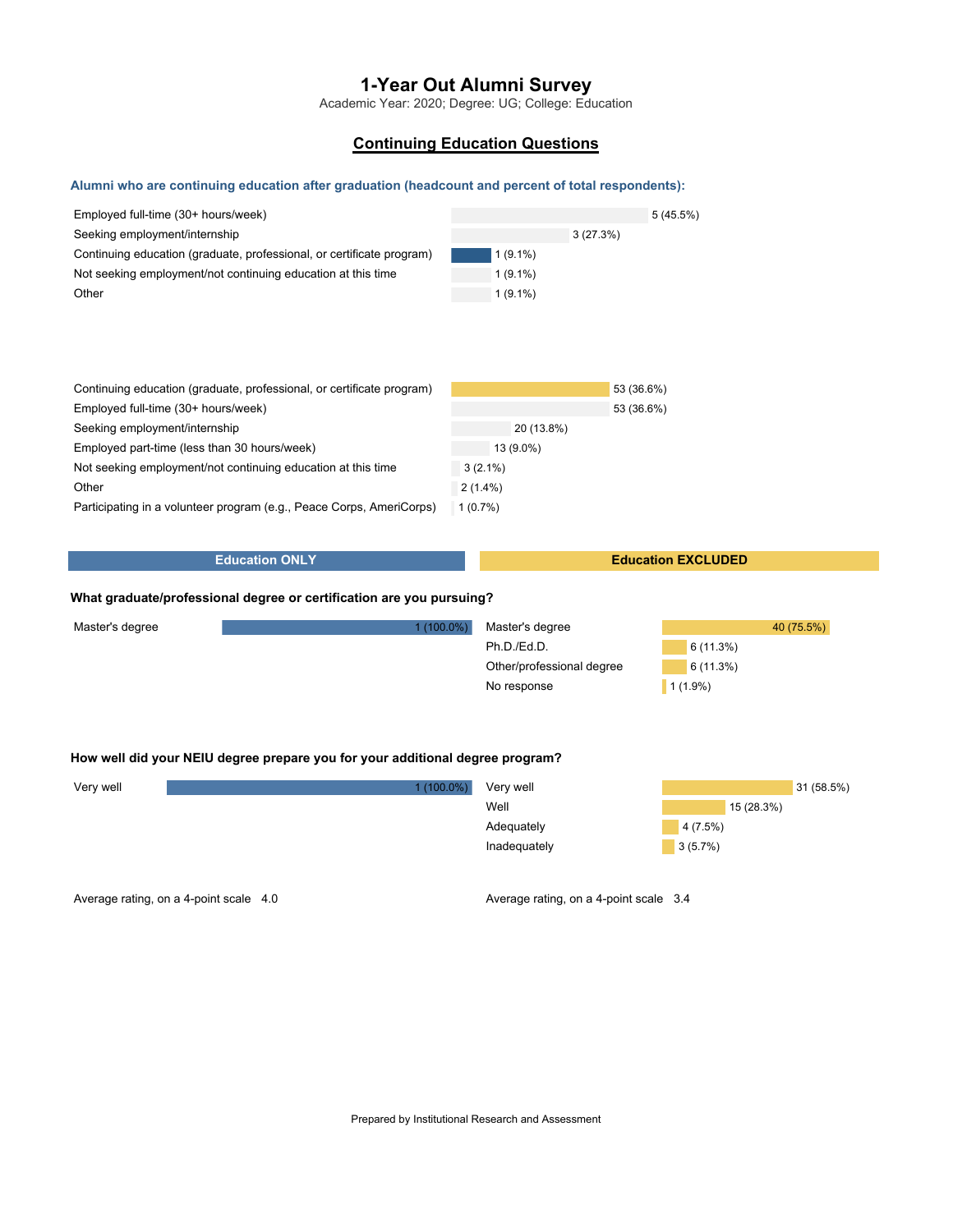Academic Year: 2020; Degree: UG; College: Education

# **Alimni Association Questions**

| <b>Education ONLY</b>                                                |             | <b>Education EXCLUDED</b>              |             |  |
|----------------------------------------------------------------------|-------------|----------------------------------------|-------------|--|
| Are you currently an enhanced member of the NEIU Alumni Association? |             |                                        |             |  |
| Yes                                                                  | $1(9.1\%)$  | Yes                                    | 32 (22.1%)  |  |
| No                                                                   | $7(63.6\%)$ | No                                     | 106 (73.1%) |  |
| No response                                                          | 3(27.3%)    | No response                            | $7(4.8\%)$  |  |
| How do you rate the NEIU Alumni Association benefits and discounts?  |             |                                        |             |  |
| No response                                                          | 1 (100.0%)  | Extremely good                         | $4(7.5\%)$  |  |
|                                                                      |             | Moderately good                        | $1(1.9\%)$  |  |
|                                                                      |             | Neither good nor bad                   | 3(5.7%)     |  |
|                                                                      |             | No response                            | 45 (84.9%)  |  |
| Average rating, on a 7-point scale                                   |             | Average rating, on a 7-point scale 5.8 |             |  |
| Would you consider becoming an enhanced Alumni Association member?   |             |                                        |             |  |
| Yes                                                                  | 1 (100.0%)  | Yes                                    | 10 (18.9%)  |  |
|                                                                      |             | Maybe                                  | 23 (43.4%)  |  |
|                                                                      |             | No                                     | 11 (20.8%)  |  |
|                                                                      |             | No response                            | $9(17.0\%)$ |  |
| How would you like to get involved with NEIU?                        |             |                                        |             |  |
| Mentor students                                                      | 3(27.3%)    | Mentor students                        | 62 (42.8%)  |  |
| Speak to NEIU students about career                                  | $2(18.2\%)$ | Speak to NEIU students about career    | 53 (36.6%)  |  |
|                                                                      |             | Establish a scholarship                | 18 (12.4%)  |  |
| Fundraise                                                            | $1(9.1\%)$  | Fundraise                              | 18 (12.4%)  |  |
| Participate in advocacy                                              | $1(9.1\%)$  | Participate in advocacy                | 31 (21.4%)  |  |
| Recruit students                                                     | $2(18.2\%)$ | Recruit students                       | 35 (24.1%)  |  |
| Provide internships                                                  | $1(9.1\%)$  | Provide internships                    | $8(5.5\%)$  |  |